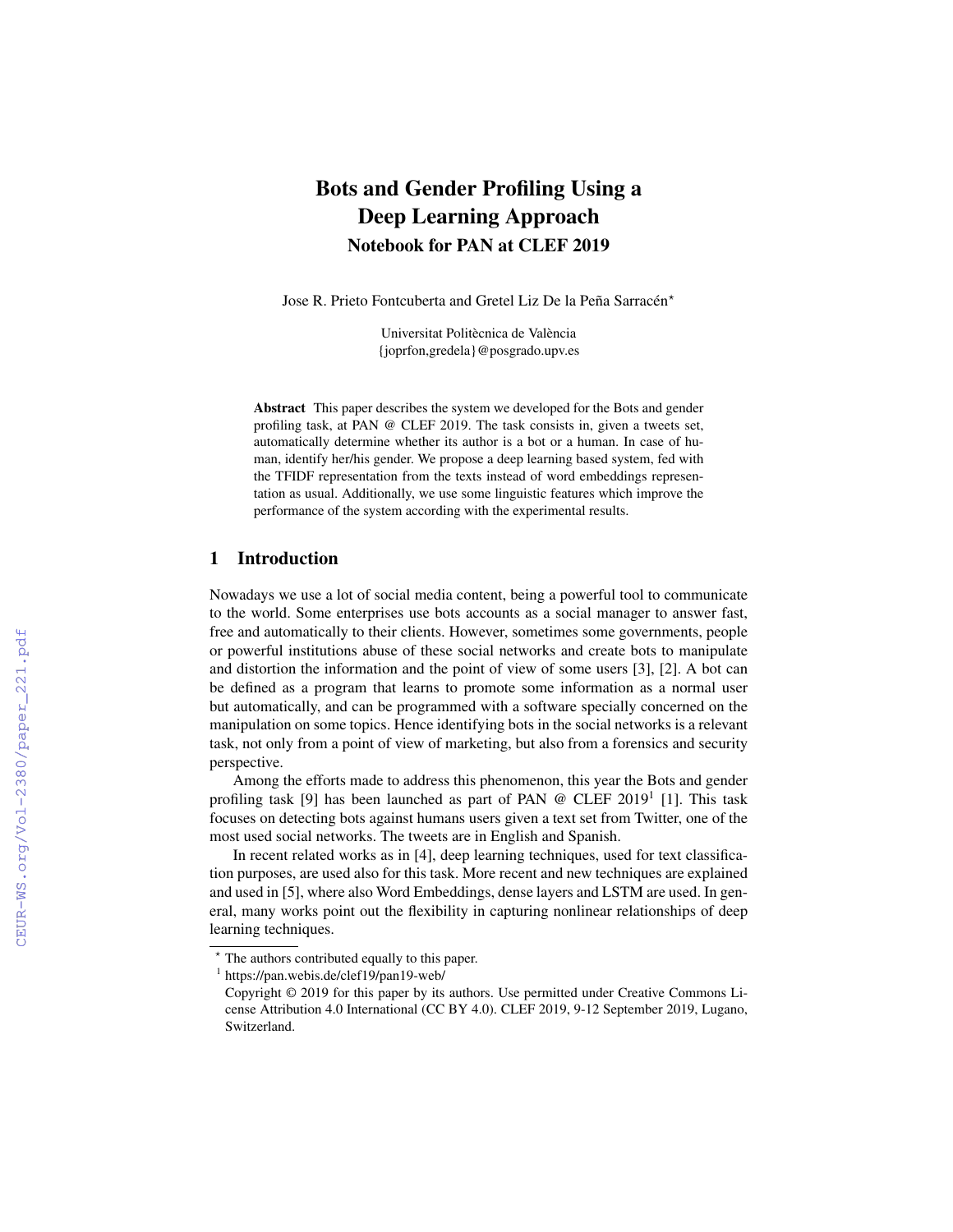In this paper, we propose a Feedforward Neural Network of two layers for the task. In addition, as a second step, the system should identify the author gender in case of human. For this other task we use a similar architecture but in this case with 4 layers. A point to highlight is the use of some linguistic features which can help to discriminate among types of users. The paper is organized as follows. Section 2 describes our system. Experimental results are then discussed in Section 3. Finally, we present our conclusions with a summary of our findings in Section 4.

## 2 System

#### 2.1 Preprocessing

In the preprocessing step the text is cleaned. Firstly, the typical characteristics used in the tweets, and that possibly do not have discriminatory semantic information, have been identified. We identify urls, numbers, mentions to users and dates as that kind of features. Then, each part of the texts which represents this kind of features is replaced with a corresponding tag.

#### 2.2 Method

We propose a model that consists in a Feedforward Neural Network (FFNN) with two layers, BatchNorm and ReLU activation. As input, the model takes a vector which is generated as TFIDF representation of the concatenation of all tweets of the user. Thus, we achieve to represent the information of a user in a unique vector. Given a text set  $S$ , a term t, and an individual text  $T \in S$ , we calculate:

$$
TFIDF(t) = tf(t, T) * log(\frac{|S|}{tf(t, S)})
$$
\n(1)

Where  $tf(t, T)$  is the number of times t appears in T, |S| is the size of the corpus, and  $tf(t, S)$  is the number of texts in which t appears in S.

This representation was selected based on the idea that the words usually used by a user and no commonly by others, could be more important in the corresponding representation of the user. This is an idea that matches with the phenomenon which we try to capture. That is, this kind of representation can allow us to get typical characteristics of each user.

We also tried to encode with TFIDF every tweet separately and then concatenate all of them, creating as a result something similar to a gray scale image. For this representation we used a 2D Convolutional Neural Network with large kernels matching with the number of features extracted from the TFIDF representation (2DCNN-TFIDF). These large kernels are so expensive even when a GPU is used, due to this the train is extremely slowly. We also tried to use a Recurrent Neural Network with a few layers of LSTM (LSTM-TFIDF). On both experiments the results were not enough satisfactory.

Similarly, we tried other approaches with other kinds of representation, using the GloVe Word-Embeddings. We use all the tweets concatenated and then we look up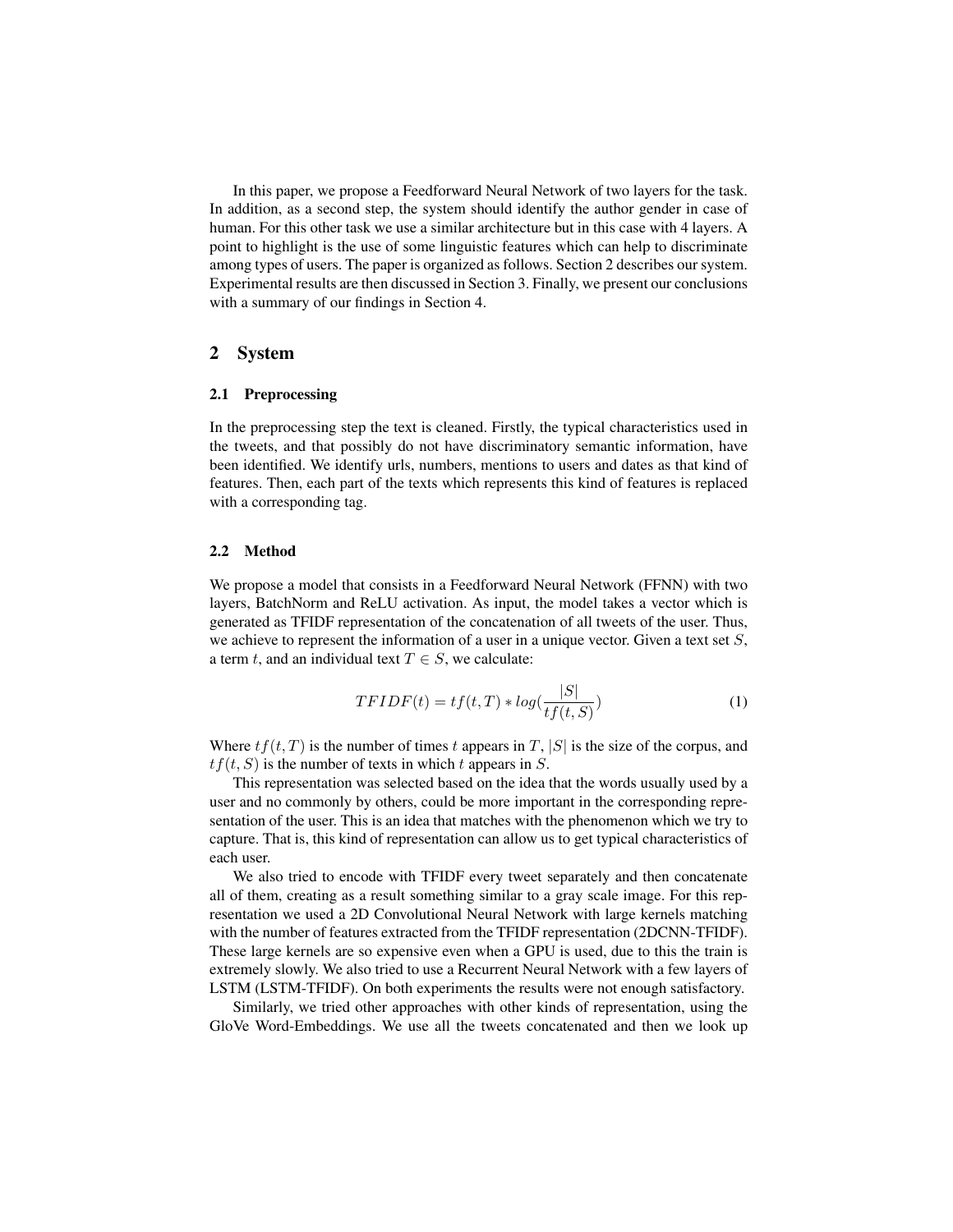into the Word-Embedding table. As before, for this representation we used a 2D Convolutional Neural Network with large kernels matching with the number of features extracted from the embeddings (2DCNN-WE) and a Recurrent Neural Network with a few layers of LSTM (LSTM-WE). Again, on both experiments the results were not enough satisfactory.

Finally, we tried to concatenate the tweets of a given user on depth, obtaining as result an *image* with the number of channels (depth) equivalent to the number of tweets of the user. Each matrix is the concatenation of words embeddings for a tweet. Therefore, the width and height are determined by the size of embeddings and number of words in the tweet, respectively. With this approach we used a 3D Convolutional Neural Network with larger kernels (3DCNN-WE). With this last approach the idea is to consider the kernels as large as the size of the embedding and in the second dimension we chose a n-gram value to consider the context.

#### 2.3 Linguistic Features

We include some linguistic features which consider important to discriminate among users. For the implementation we used the TextBlob library<sup>2</sup> which can be used to process texts in English. Hence, these features were employed just with the corpus in English. Two types of features were analyzed. On one side, features related with subjective information and on the other hand, features related with syntactic information:

- Subjective information (SI): Analysis of degree of subjectivity and sentiment present in the text. This can be a good discriminative feature, since bots can be less subjective and sentimental than humans.
- Syntactic features (SF): Analysis of count of adjectives, adverbs and pronouns in texts. These kinds of features can discriminate between male and females as some studies suggest [6].

## 3 Results

In this section, we report and discuss the performance of the system in the task. Training and evaluation were conducted using the PAN @ 2019 proportioned datasets which have 4120 and 3000 tweets in English and Spanish respectively. The data is balanced for each subtask and language. Results are obtained by uploaded the system to *TIRA* [7].

The results obtained on the development set with each approach commented before are reported in Table 1. As we can see the best results are achieved with the FFNN method. Hence it was the system selected for the task at PAN 2019. Other models that supposed to be superior obtained worse results. Perhaps it could be due to the large number of introduced parameters that were not well trained due the small amount of data available.

<sup>2</sup> https://textblob.readthedocs.io/en/dev/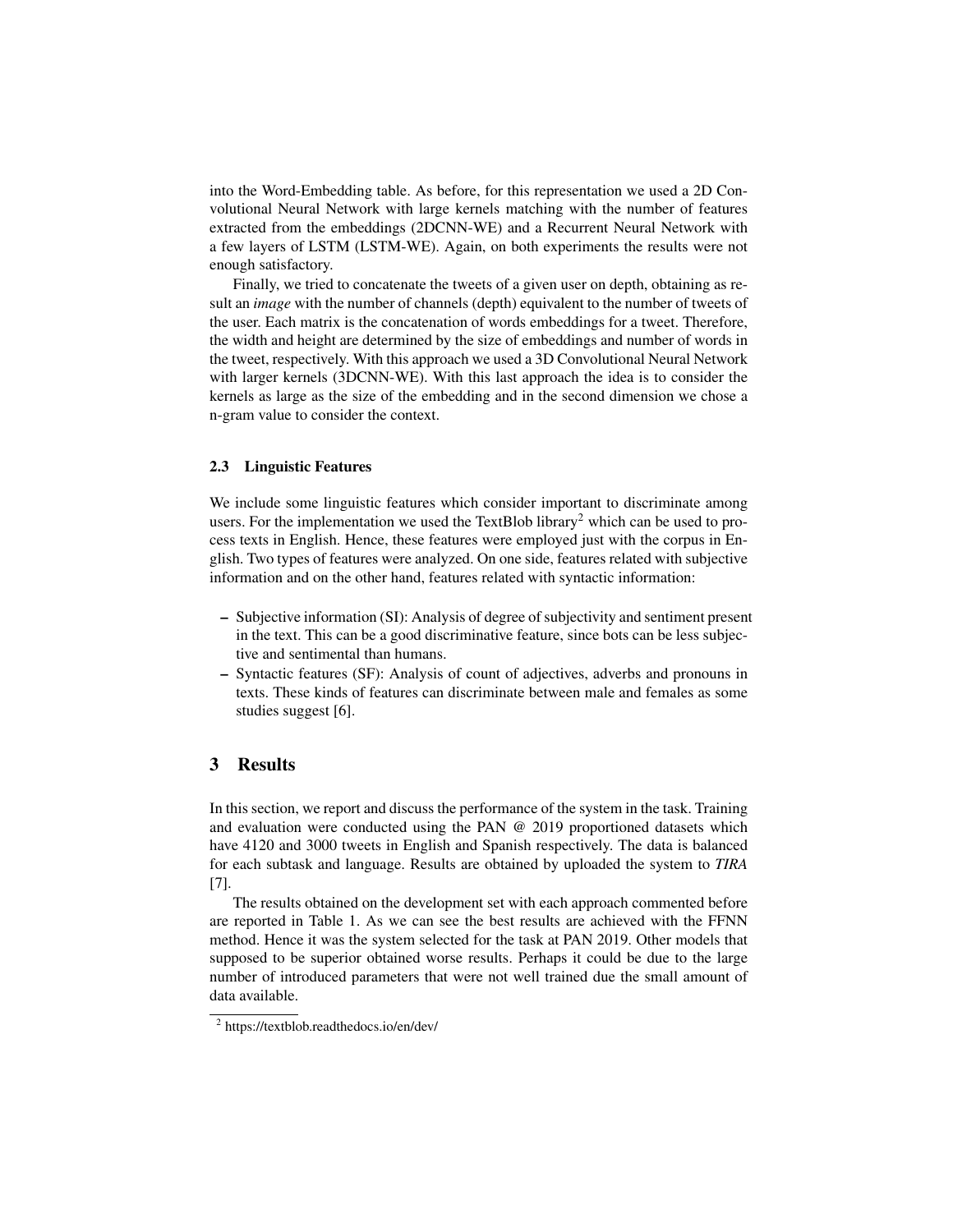As we can see in Table 1, the best results achieved have an accuracy of 0.90 and 0.93 on Spanish and English datasets, respectively. In the Spanish partition we do not use linguistic features, as we do in English dataset, where we use SI and SF features.

| <b>Method</b>                         | <b>FENN 2DCNN-TFIDF LSTM-TFIDF 2DCNN-WE LSTM-WE 3DCNN-WE</b> |      |      |      |      |
|---------------------------------------|--------------------------------------------------------------|------|------|------|------|
| $\textsf{Accuracy ES} \parallel 0.90$ | 0.76                                                         | 0.73 | 0.70 | 0.69 | 0.72 |
| $ $ Accuracy EN $ $ 0.93              | 0.78                                                         | 0.75 | 0.72 | 0.70 | 0.73 |

Table 1. Results of different approaches on the development dataset

In Table 2 we can see the improvement of the FFNN method adding the linguistic features (LF). As we commented before, we just used them for the English corpus. The system gains one point of accuracy adding these features, but there were no differences when adding the syntactic features.

| <b>Method</b>                                               |      |      | Without LF With $SI$ With $SI + SF$ |  |
|-------------------------------------------------------------|------|------|-------------------------------------|--|
| <b>Accuracy EN</b>                                          | 0.92 | 0.93 | 0.93                                |  |
| <b>Table 2.</b> Results in the Bot vs Humans Task with FFNN |      |      |                                     |  |

Table 3 shows the results of accuracy for gender profiling for those tweets predicted as a human. We achieve 0.87 accuracy on the English corpus, and the results did not vary when the linguistic features are added. Hence these features are not important for this task according to our experimental results. On the Spanish corpus, 0.86 accuracy is achieved without any linguistic feature.

| <b>Method</b>                  |      |      | <b>Without LF</b> With SI With $SI + SF$ |  |
|--------------------------------|------|------|------------------------------------------|--|
| <b>Accuracy EN</b>             | 0.87 | 0.87 | 0.87                                     |  |
| <b>Accuracy ES</b><br>0.86     |      |      |                                          |  |
| $\mathbf{m}$ ii $\mathbf{a}$ m |      |      | <b>DDAIL</b>                             |  |

Table 3. Results in the Gender Task with FFNN

Table 4 shows the results on the test datasets for our final model and the baselines proposed by the organizers of the task. We outperform in almost all the cases the results of the baselines, except in English bot task where the LDSE method [8] obtains better results.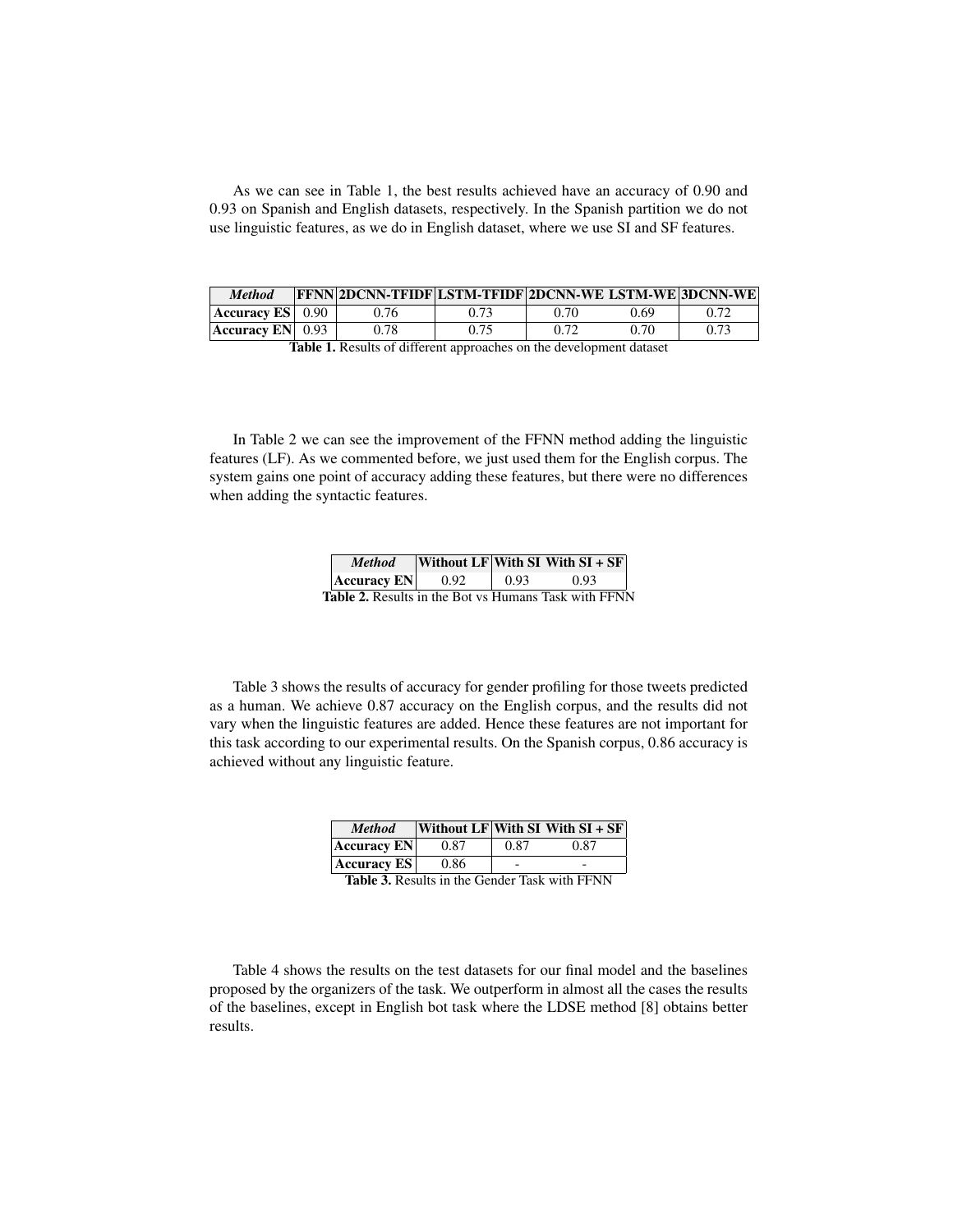| <b>Method</b>    |    |        |        |        | $ MAJORITY $ RANDOM $ LDSE $ <i>Our proposal</i> |
|------------------|----|--------|--------|--------|--------------------------------------------------|
|                  | EN | 0.5000 | 0.4905 | 0.9054 | 0.9045                                           |
| <b>Bots</b>      | ES | 0.5000 | 0.4861 | 0.8372 | 0.8578                                           |
|                  | EN | 0.5000 | 0.3716 | 0.7800 | 0.7898                                           |
| <b>Gender ES</b> |    | 0.5000 | 0.3700 | 0.6900 | 0.6967                                           |
| -- - -<br>$-1$   |    |        |        |        |                                                  |

Table 4. Final results in both task on the test datasets

## 4 Conclusion

We propose a deep learning based system for the Bots and gender profiling task, at PAN @ CLEF 2019. The model consists of a Feedforward Neural Network which gets as input the TFIDF representation from the text. The experimental results show the suitability of the used representation for the task, achieving 0.8578 of accuracy on the Spanish corpus and 0.9045 on the English corpus, on detecting bots vs human. For gender profiling we obtain an accuracy of 0.6967 and 0.7898, respectively. Also, some linguistic features are added, allowing for a small improvement in the bots and human discrimination task, but not for gender profiling. Furthermore, we tried to use word embeddings and some different kinds of architectures with these new features but the results were not enough satisfactory. Maybe the results of CNN might be improved with more data for re-training the word-embedding for this specific task.

## References

- 1. Daelemans, W., Kestemont, M., Manjavancas, E., Potthast, M., Rangel, F., Rosso, P., Specht, G., Stamatatos, E., Stein, B., Tschuggnall, M., Wiegmann, M., Zangerle, E.: Overview of PAN 2019: Author Profiling, Celebrity Profiling, Cross-domain Authorship Attribution and Style Change Detection. In: Crestani, F., Braschler, M., Savoy, J., Rauber, A., Müller, H., Losada, D., Heinatz, G., Cappellato, L., Ferro, N. (eds.) Proceedings of the Tenth International Conference of the CLEF Association (CLEF 2019). Springer (Sep 2019)
- 2. Ferrara, E.: Disinformation and Social Bot Operations in The Run Up to The 2017 French Presidential Election. arXiv preprint arXiv:1707.00086 22(8), 1–33 (2017)
- 3. Forelle, M., Howard, P., Monroy-Hernández, A., Savage, S.: Political Bots and The Manipulation of Public Opinion in Venezuela. CoRR abs/1507.07109 (2015), http://arxiv.org/abs/1507.07109
- 4. John, V.: A Survey of Neural Network Techniques for Feature Extraction from Text. arXiv preprint arXiv:1704.08531 (2017)
- 5. Kudugunta, S., Ferrara, E.: Deep Neural Networks for Bot Detection. Information Sciences 467, 312–322 (2018)
- 6. Nerbonne, J.: The Secret Life of Pronouns. What Our Words Say About Us. Literary and Linguistic Computing 29(1), 139–142 (2014)
- 7. Potthast, M., Gollub, T., Wiegmann, M., Stein, B.: TIRA Integrated Research Architecture. In: Ferro, N., Peters, C. (eds.) Information Retrieval Evaluation in a Changing World - Lessons Learned from 20 Years of CLEF. Springer (2019)
- 8. Rangel, F., Franco-Salvador, M., Rosso, P.: A Low Dimensionality Representation for Language Variety Identification. In: International Conference on Intelligent Text Processing and Computational Linguistics. pp. 156–169. Springer (2016)